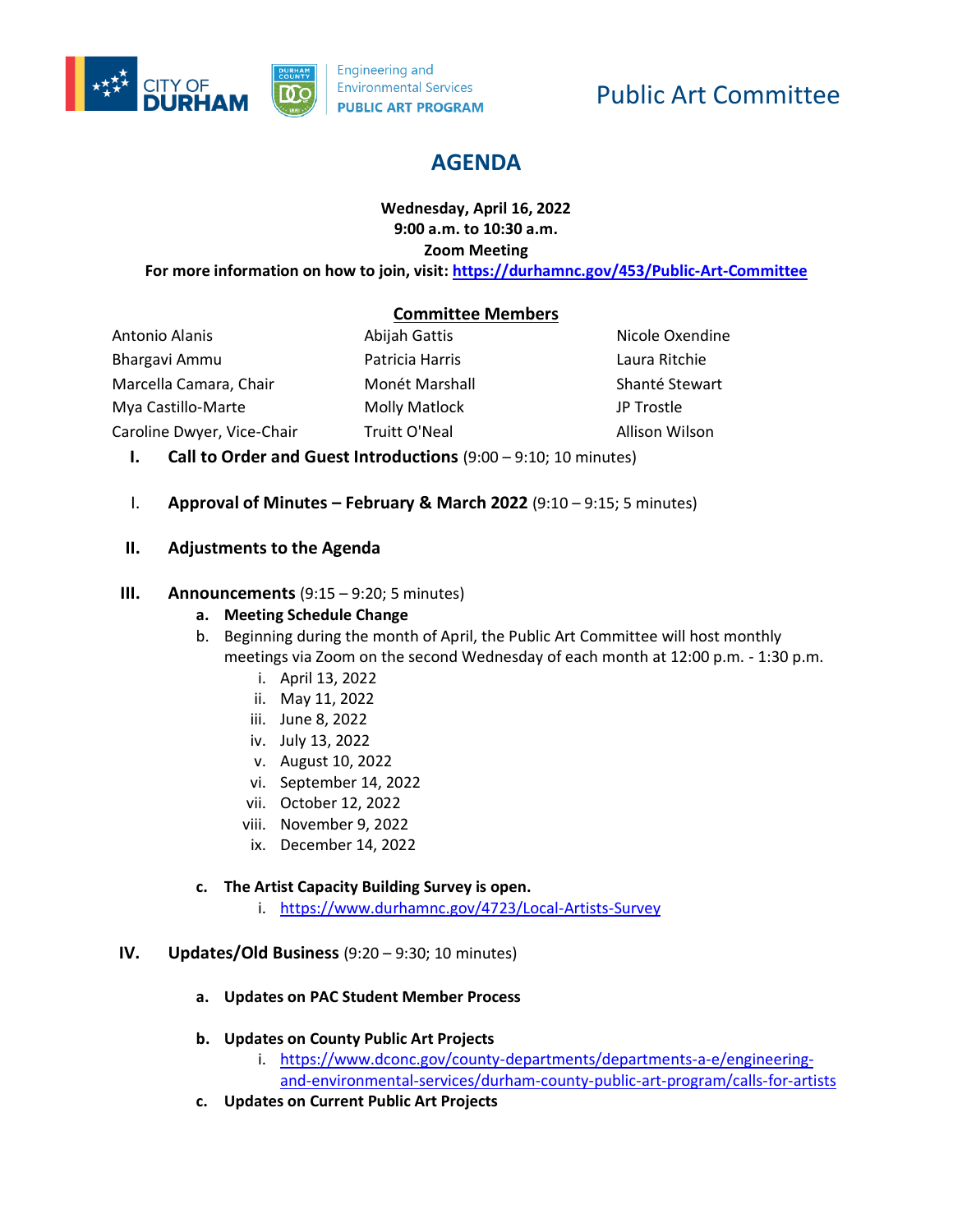



i. City staff will provide updates on current and upcoming public art projects: <https://durhamnc.gov/450/Cultural-Public-Art-Development>

#### **V. New Business and Presentations**

- **a. Member Attendance & Second Term** (9:30 9:40; 10 minutes)
	- **i.** Antonio Alanis, Monet Marshall, Patricia Harris, Truitt O'Neal and Nicole Oxendine terms end June 30, 2022.
- b. **2022 Goal Discussion** (9:40 10:20; 40 minutes)
	- i. Task Forces Team will report out based on current status.
		- 1. Project Cultivation: implement public art projects in neighborhoods outside of downtown
			- a. Molly
			- b. Laura
		- 2. Capacity Building for Local Artists
			- a. Antonio
			- b. Mya
			- c. JP
		- 3. Identify and address where implicit and explicit bias may impact or affect arts and culture in Durham
			- a. Caroline
			- b. Patricia
			- c. Nicole
		- 4. Governance Committee
			- a. Marcella
			- b. Caroline
	- ii. PAC's 2021 Goals
		- 1. Develop and implement public art projects in neighborhoods outside of downtown to create community conversations and connect residents to public spaces, with an emphasis on robust, authentic and equitable community engagement and considerations for COVID-19. (approved 10/21/20)
		- 2. Identify capacity building solutions for local artists based on community conversations and survey(s) in order to develop mentor and mentee guidelines/opportunities and other artist resources to address local artists' needs. (approved 10/21/20)
		- 3. Define advocacy for the Public Art Committee and develop a roadmap for community advocacy priorities. (approved 10/21/20)
		- 4. The Public Art Committee will develop the skills needed to assess, identify and address where implicit and explicit bias may impact or affect arts and culture in Durham, in order to develop a set of best